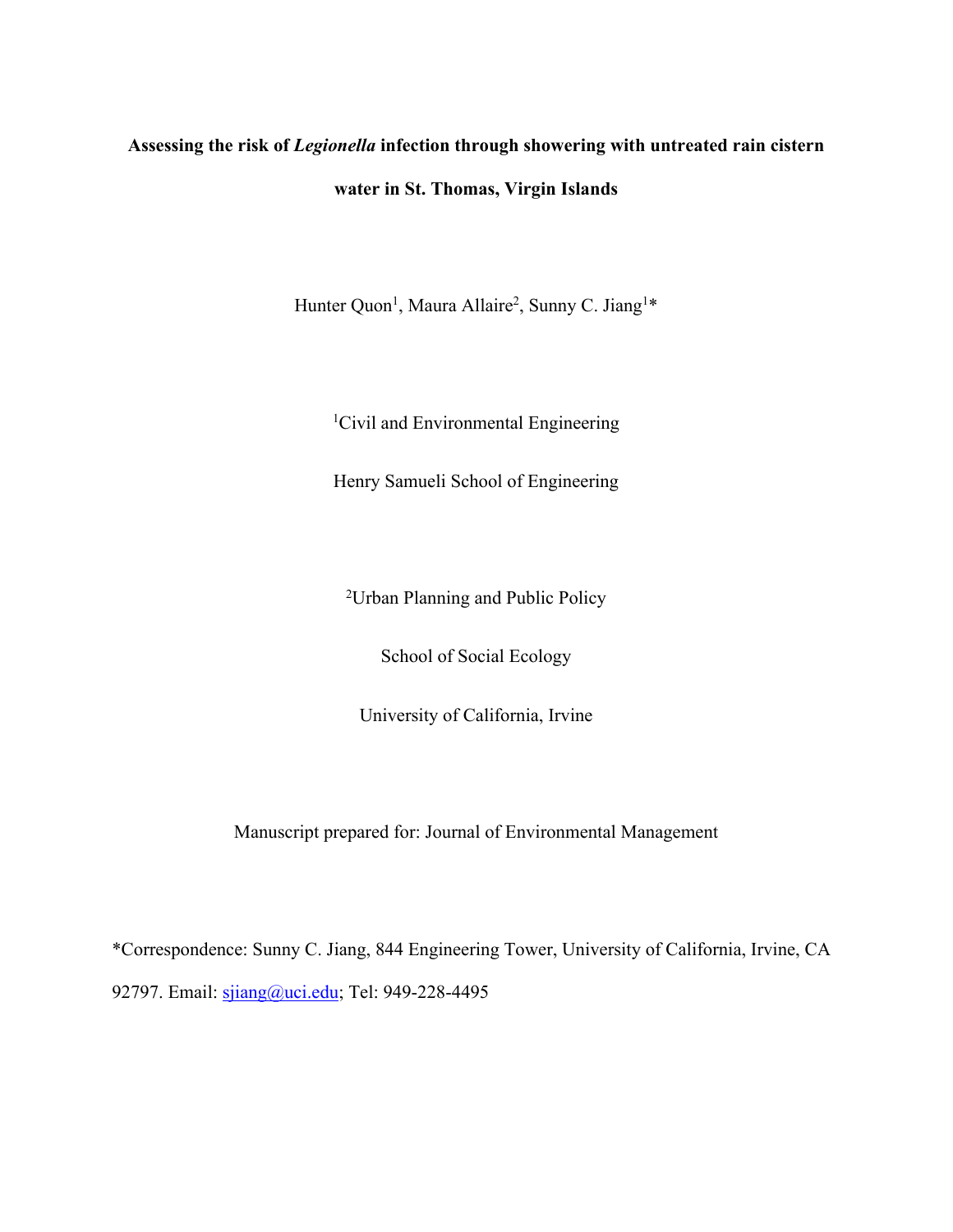

### Supplementary Information

|                 | (Zhou, Benson, Irvin, Irshad, & Cheng, 2007).<br>Hot shower inhalation deposition rate<br>(mg/min) |                | Cold shower inhalation deposition rate<br>(mg/min) |                |
|-----------------|----------------------------------------------------------------------------------------------------|----------------|----------------------------------------------------|----------------|
|                 |                                                                                                    |                |                                                    |                |
| Showerhead flow | Nasal Breathing                                                                                    | Oral Breathing | Nasal Breathing                                    | Oral Breathing |
| rate $(L/min)$  |                                                                                                    |                |                                                    |                |
| 5.1             | 0.036                                                                                              | 0.297          | 0.002                                              | 0.005          |
| 6.6             | 0.049                                                                                              | 0.357          | 0.003                                              | 0.008          |
| 9               | 0.044                                                                                              | 0.364          | 0.001                                              | 0.007          |

**Table S1.** Aerosol inhalation deposition rates in the alveolar-bronchilar region of the lungs (Zhou, Benson, Irvin, Irshad, & Cheng, 2007).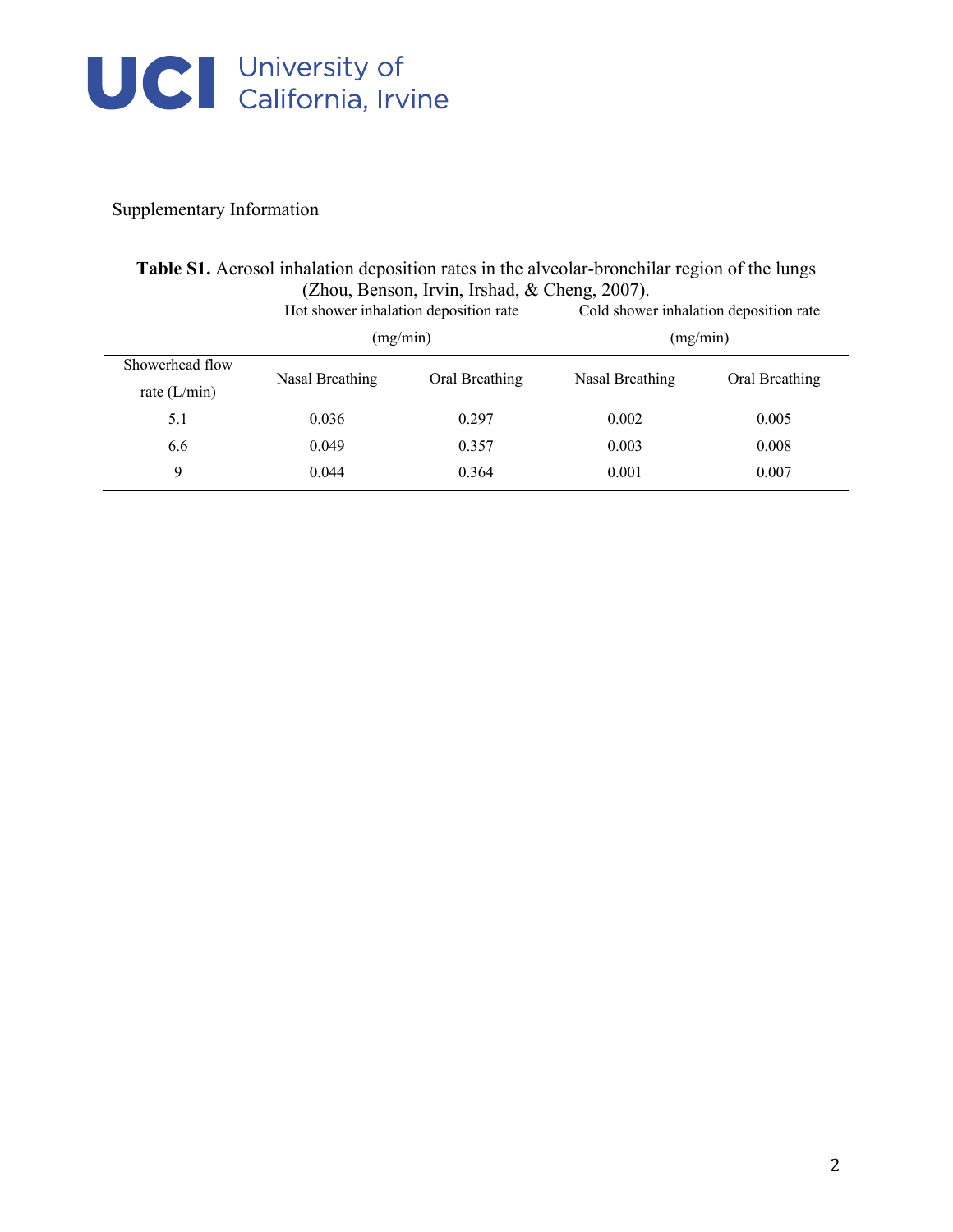

## **Household Water Resource Survey**

**Date: \_\_\_\_\_\_\_\_\_\_\_\_\_\_\_\_\_\_** Location:

#### **Survey Information:**

The University of California, Irvine is conducting a survey about Hurricanes Irma and Maria. Your responses will help us understand how people are coping with the disaster impacts. The study aims to find ways to improve disaster preparation and recovery efforts. All information you provide will be kept confidential. The interview will last about 30 mins. You have to be 18 or older to participate. If at any time you wish to stop the interview or not answer a specific question, this is entirely up to you. If you have any questions or concerns about the study, please contact Dr. Sunny Jiang of the University of California, Irvine at sjiang@uci.edu or 949-824-5527.

- 1. After the hurricanes, do you have running water in your home?
	- o Yes
	- o No
- 2. After the hurricanes, where do you now get your water from for daily use (check all that apply)?
	- $\circ$  Tap water
	- o Bottled water
	- o Collect rainwater
	- $\circ$  Use water at neighbor's home
	- $\circ$  Other sources; please list:
- 3. If you get tap water, what do you use it for (check all that apply)?
	- $\circ$  Drinking without treatment
	- $\circ$  Drinking after boiling
	- $\circ$  Drinking after other treatments in my house
	- $\circ$  Washing hands
	- $\circ$  Brushing teeth
	- $\circ$  Washing dishes
	- $\circ$  Washing food that eating raw
	- $\circ$  Showering and bathing
- 4. Do you use bottled water for any of the following (check all that apply)?
	- o Drinking
	- $\circ$  Brushing teeth
	- $\circ$  Washing dishes
	- $\circ$  Washing food that eating raw
	- $\circ$  Washing hands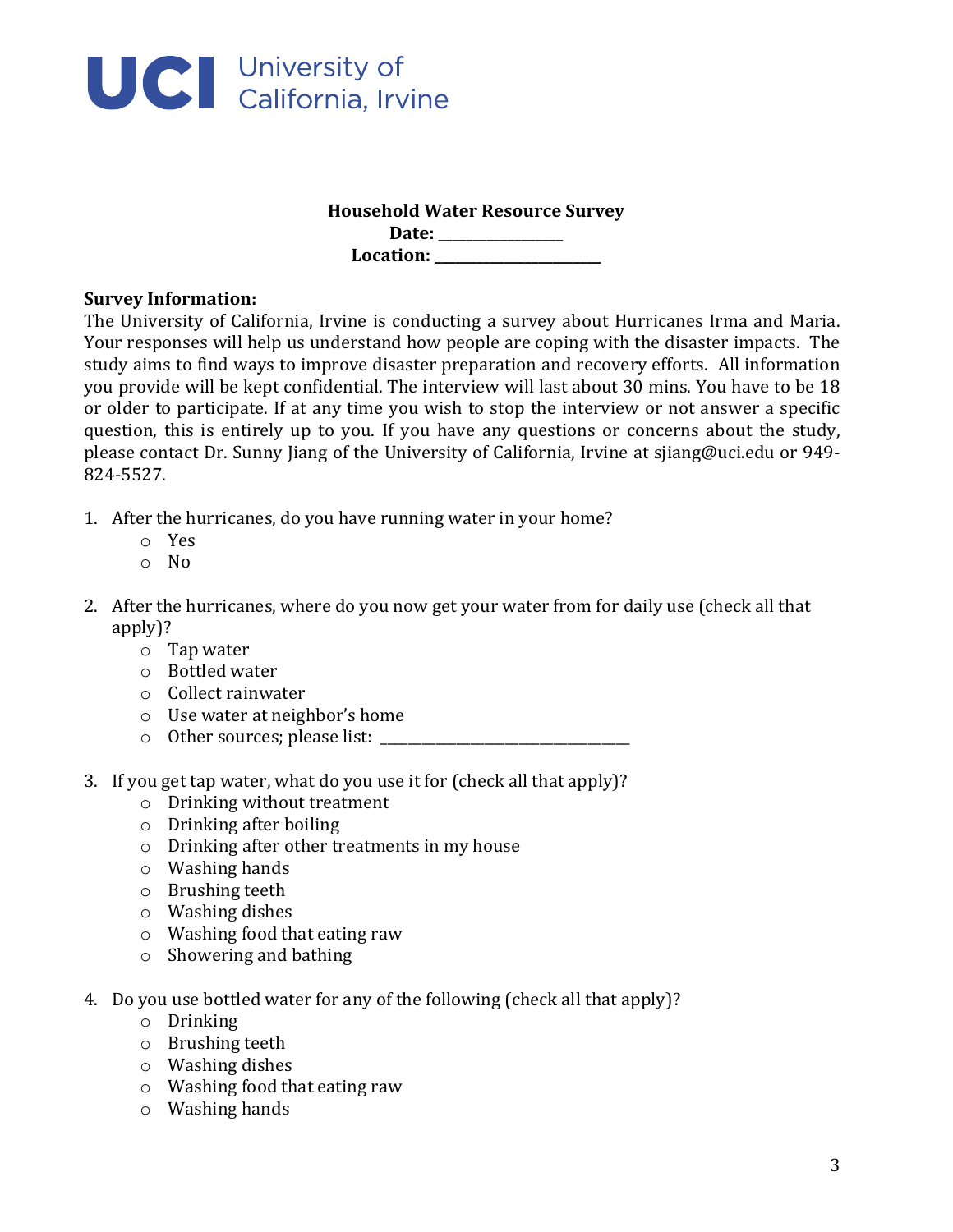

- 5. If you use bottled water, how much do you spend?
	- \$ per week Do you wait in line to get bottled water?  $\Box$  minutes waiting in line each week
- 6. How many hours per day that you have running water in your tap in the past two weeks?
	- $\circ$  Less than two hours per day
	- $\circ$  Less than 4 hours per day
	- $\circ$  Between 4 and 23 hours per day
	- $\circ$  24 hours per day
- 7. If you use tap water for drinking or cooking, do you treat it?
	- $\circ$  Boil water Time per day: \_\_\_\_ minutes
	- $\circ$  Add chlorine (or other chemical)
	- $\circ$  Use a water filter Cost of filter: \$
	- $\circ$  Other, please list:
- 8. Do you store water?
	- o No
	- $\circ$  Yes  $\rightarrow$  If yes, how do you store water:  $\Box$  In bathtub  $\Box$  In sink  $\Box$  In containers
- 9. How safe do you think your water is?
	- $\circ$  Very unsafe (serious health risk)
	- $\circ$  Somewhat unsafe (some health risk)
	- $\circ$  Safe (no health risk)

10. Does your water look dirty or taste bad (check all that apply)?

- o Looks bad
- $\circ$  Tastes bad
- o Neither

11. Do you think the government has done enough to let you know the safety of the water?

- o Yes
- o No

12. Do you think the government has done enough to provide you with the safe water supply?

- o Yes
- o No
- 13. Have you heard of the advisory from the government for boiling water?
	- o Yes
	- o No

14. Normally, what is your monthly water bill?  $$$  per month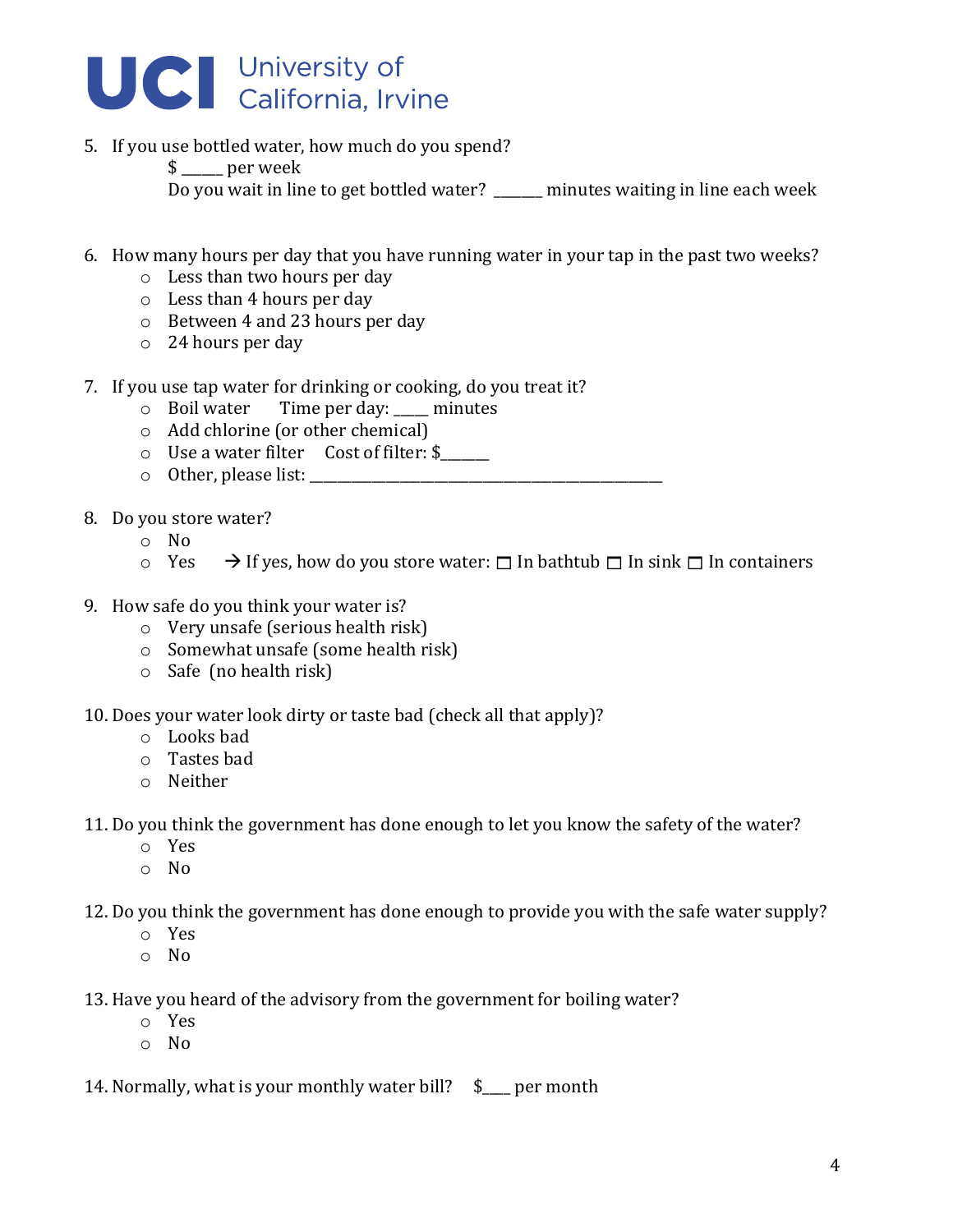

- 15. Please rank the issues below that you think government should address first after the events of Irma and Maria (rank 1 to 5; 1 is the most important).
	- $\circ$  Restore communication (cell phone, internet)
	- $\circ$  \_\_\_\_\_ Restore electricity
	- $\circ$  \_\_\_\_ Make sure local water is safe for people to use
	- o \_\_\_\_\_ Restore roads and transportation
	- o \_\_\_\_\_ Restore police service and security situation

#### **Your household**

| 16. How many people in your household?       | . people |
|----------------------------------------------|----------|
| How many adults $(18 + \text{ years old})$ : | adults   |
| How many children:                           | children |

- 17. Has anyone in your household been sick that you think might be related to food or water?
	- $\circ$  Yes  $\rightarrow$  How many days were they sick? days
	- o No
- 18. What is your annual income for the entire household? (Normal income, before the hurricanes)
	- $\circ$  less than \$10,000
	- $\circ$  \$10,001- 25,000
	- $\circ$  \$25,001- 40,000
	- $\circ$  \$40,001- 60,000
	- $\circ$  \$60,001- 80,000
	- $\circ$  more than \$80,000

19. What is the main source of income in your household (check all that apply)?

- $\circ$  Food services
- o Hotel services
- o Business owners of service industry
- $\circ$  Tourist services
- o Other

#### 20. What type of income do you have?

- $\circ$  Wage (hourly or daily)
- $\circ$  Salary (fixed amount, each year)
- o Own your business
- 21. Has anyone in your household been out of work after hurricanes without pay?
	- o No
	- $\circ$  Yes  $\rightarrow$  If yes: How many people are out of work? \_\_\_\_\_\_ people For how many weeks? \_\_\_\_\_\_\_\_\_\_\_\_\_\_\_\_\_\_ weeks How much income have they lost? \$ \_\_\_\_\_\_\_ per week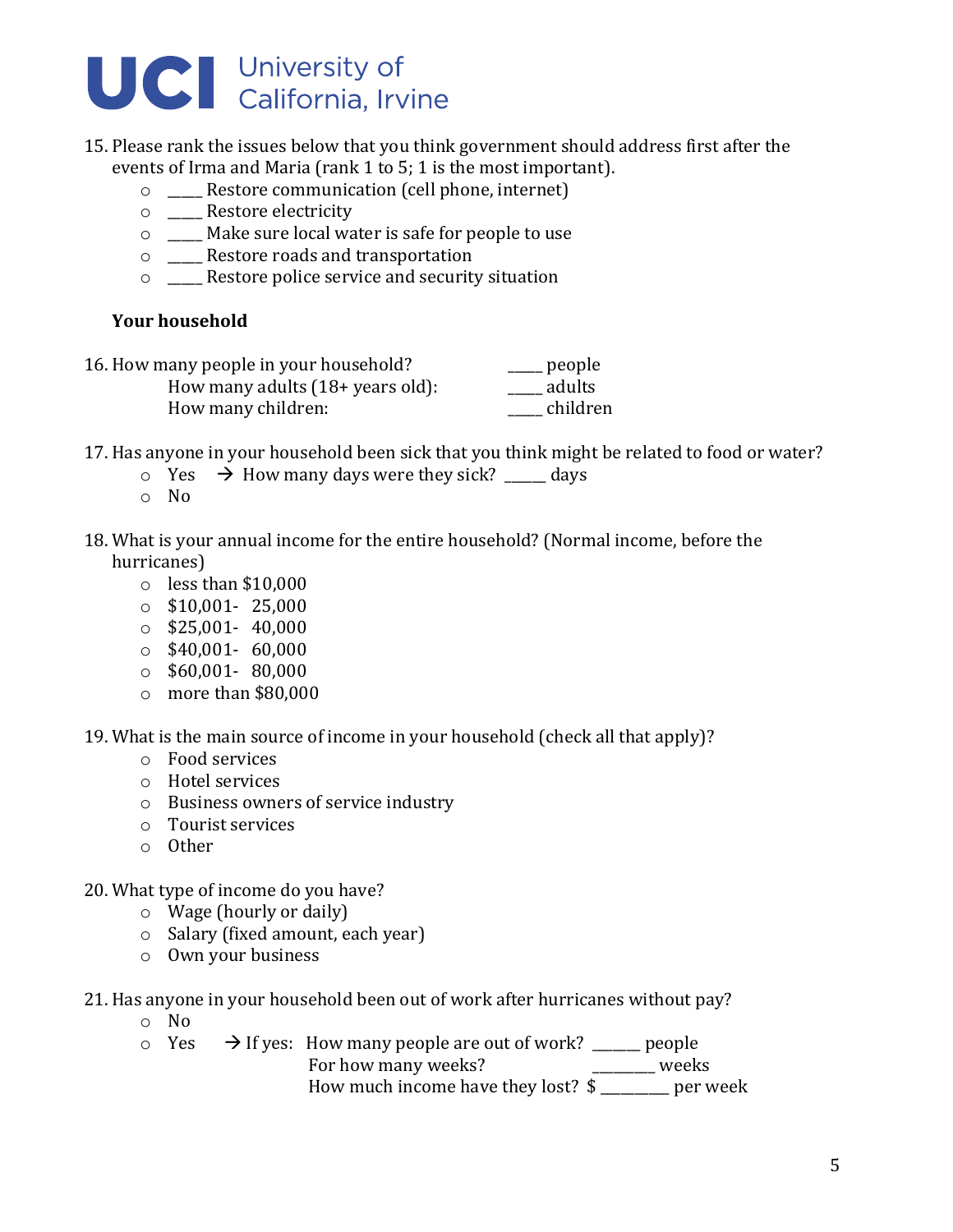

#### 22. Have you completed:

- $\circ$  Elementary school (8th grade)
- $\circ$  High school
- o College
- 23. Type of home you live in:
	- o Apartment
	- $\circ$  Single-family home, detached
	- o Multiple family home; townhouse; condo
	- o Other, please list: \_\_\_\_\_\_\_\_\_\_\_\_\_\_\_\_\_\_\_\_\_\_\_\_\_\_\_\_\_\_\_\_\_\_
- 24. Do you own or rent your home:
	- o Own
	- o Rent
	- $\circ$  It's my relatives or friends' home
	- o Other
- 25. How many times have you been affected by a hurricane (not counting the hurricanes this  $year$ ? \_\_\_\_\_\_ times

#### **Impacts of Hurricanes**

26. Were any of your motor vehicles damaged during Hurricanes Irma and Maria?

- o No
- $\circ$  Yes  $\rightarrow$  If yes: Vehicle type:  $\Box$  Car  $\Box$  Truck  $\Box$  Motorcycle Age of vehicle:  $\rule{1em}{0.15mm}$  years Cost to repair:  $\$$ Too damaged to be repaired (completely destroyed)?  $\Box$  No  $\Box$  Yes

#### 27. Have you repaired, cleaned, or replaced items in your home?

|                                                                                 | <b>Time</b><br>your household spent<br>cleaning & repairing<br>(days) | <b>Money</b><br>you spent to clean, repair,<br>and replace $(\$)$ |
|---------------------------------------------------------------------------------|-----------------------------------------------------------------------|-------------------------------------------------------------------|
| <b>TOTAL you've spent:</b>                                                      | __ days                                                               |                                                                   |
| $\Box$ Furniture<br>(Tables, chairs, sofa, beds, cabinets)<br>$\Box$ Appliances | __ days                                                               | \$                                                                |
| (refrigerator, stove, dishwasher,<br>washing machine, clothes dryer)            | __ days                                                               |                                                                   |
| $\Box$ Fans, air-conditioner, lighting, electrical<br>wiring, plumbing, septic  | days                                                                  |                                                                   |
| $\Box$ Electronics: television, computer                                        | days                                                                  |                                                                   |
| $\Box$ Clothing; Kitchenware (pots, plates)                                     | days                                                                  |                                                                   |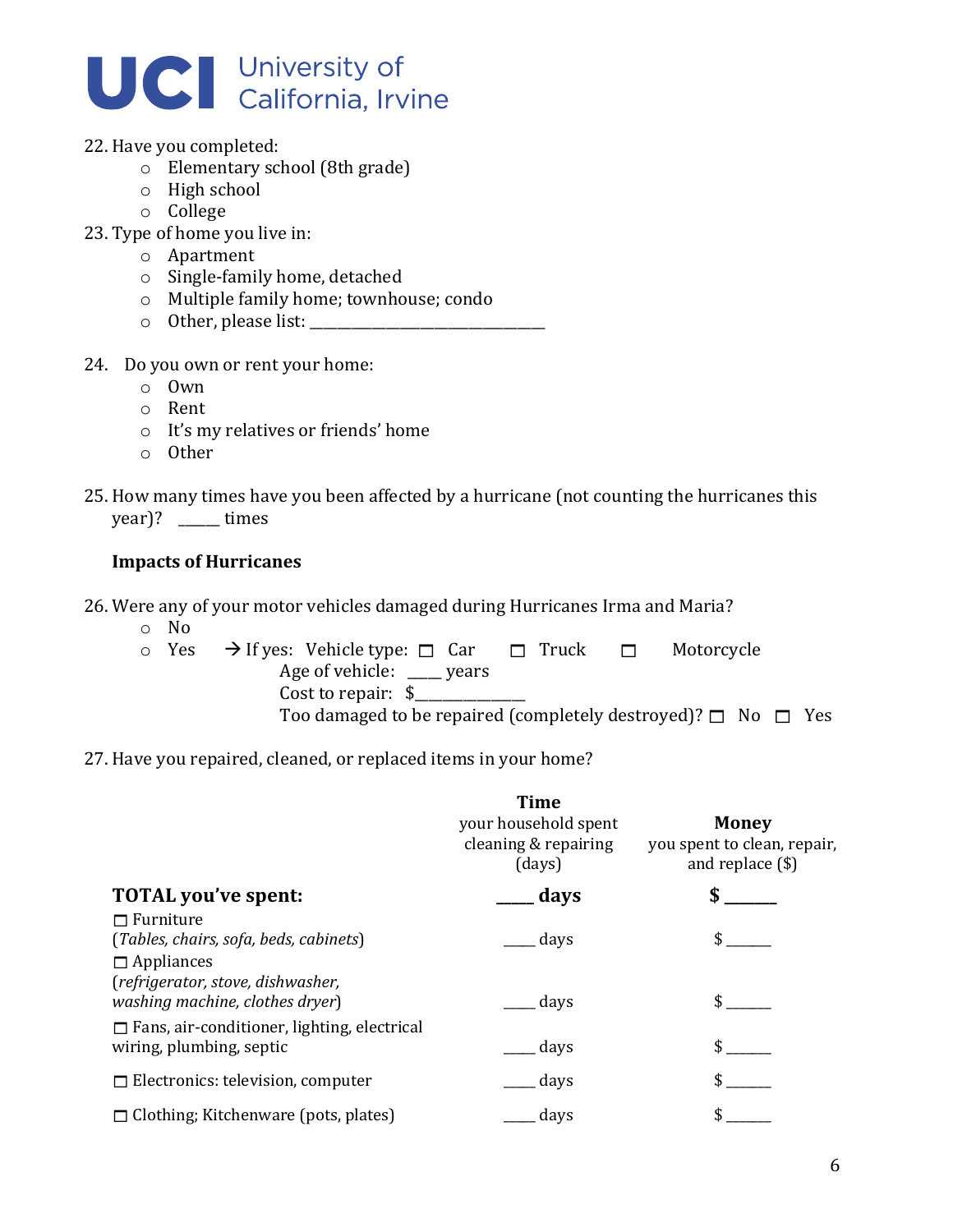

| $\Box$ Flooring, carpet, walls, doors, windows | days |  |
|------------------------------------------------|------|--|
| $\Box$ Roof; exterior or interior painting;    |      |  |
| garden                                         | davs |  |
| $\Box$ Other, please list: $\Box$              | days |  |

28. What items did you need to buy or spend money on because of the disasters?

|                                                                        | <b>Total Spent</b><br>(\$ | <b>Time</b> Waiting in<br>Line |
|------------------------------------------------------------------------|---------------------------|--------------------------------|
| Generator                                                              | \$                        | minutes                        |
| $\Box$ Fuel for generator                                              | \$                        | minutes                        |
| $\Box$ Batteries, Solar powered devices, lighting, flashlights         | \$                        | minutes                        |
| $\Box$ Gas for cooking; cookstove; barbecue grill                      | \$                        | minutes                        |
| $\Box$ Food<br>$\Box$ Water filter, water treatment (chlorine, other   | \$                        | minutes                        |
| chemical)                                                              | \$                        | minutes                        |
| Container to store water                                               | \$                        | minutes                        |
| $\Box$ Tents; other temporary dwelling<br>$\Box$ Other, please specify | \$                        | minutes                        |
| 3                                                                      |                           |                                |

29. Did your household receive aid (check all that apply)?

| Who provided aid:                         | Aid received:               |
|-------------------------------------------|-----------------------------|
| $\Box$ Government                         |                             |
| (U.S. Government; Virgin Islands; Federal | $\Box$ Loan: $\$$           |
| <b>Emergency Management Agency</b> )      | $\Box$ Supplies or services |
| $\Box$ Charity or Non-profit              | $\Box$ Money: \$            |
| (Red Cross, church group, etc.)           | $\Box$ Loan: $\$$           |
|                                           | $\Box$ Supplies or services |
| $\Box$ Family or friends                  | $\Box$ Money: \$            |
| $\Box$ Neighbors; Community               | $\Box$ Loan: $\frac{1}{2}$  |
|                                           | $\Box$ Supplies or services |
| $\Box$ Your employer                      | $\Box$ Money: \$            |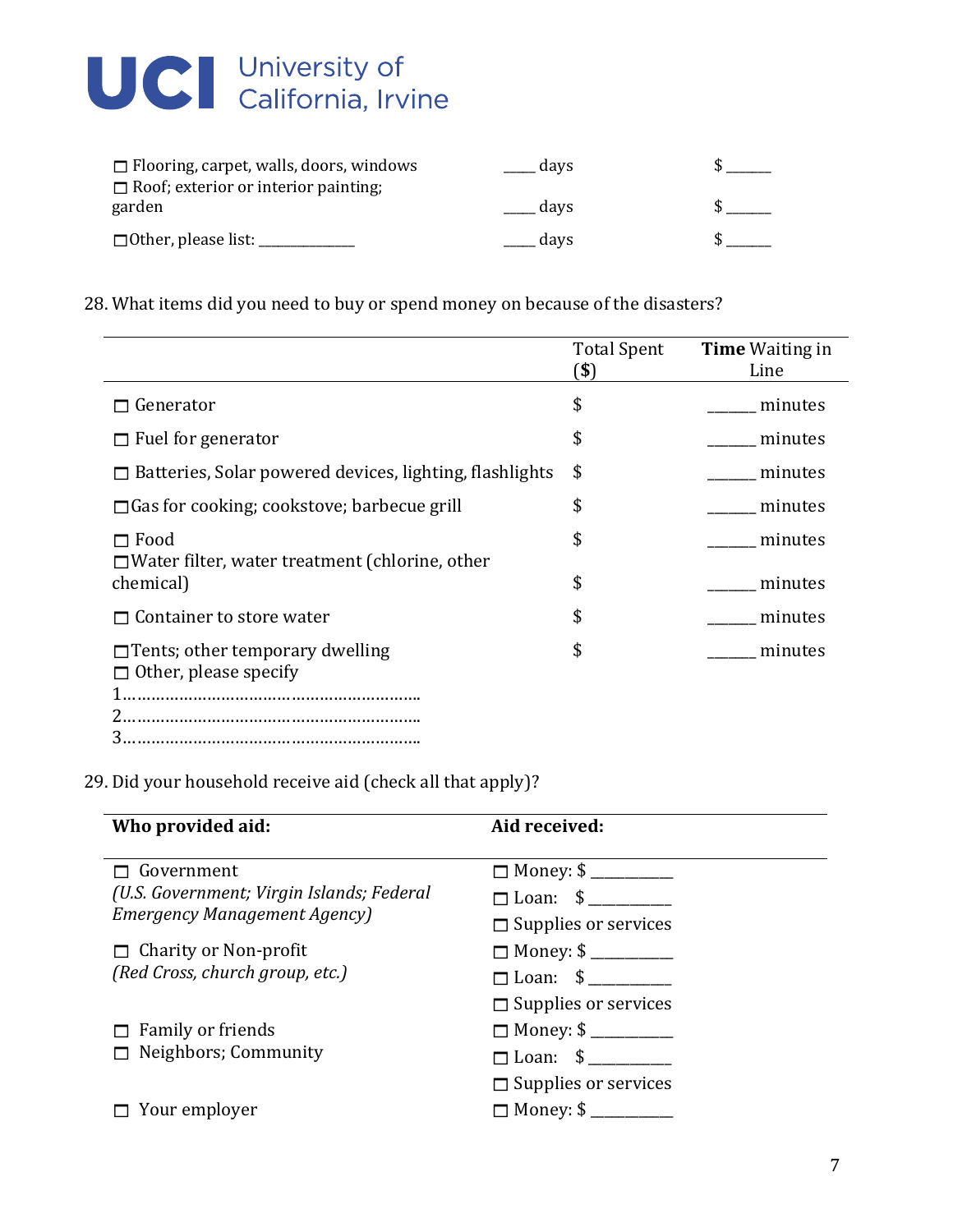| UCI University of<br>California, Irvine |
|-----------------------------------------|

|                        | $\Box$ Loan: $\sqrt{$}$        |
|------------------------|--------------------------------|
|                        | $\Box$ Supplies or services    |
| $\Box$ Flood insurance | Money received from insurance: |
|                        |                                |
| $\Box$ Bank            | $\Box$ Loan: \$ ___            |
|                        |                                |

30. Did you evacuate from your home due to the hurricane?

o No

| 0 Yes | $\rightarrow$ If yes: How long did you leave your home? ____ weeks |
|-------|--------------------------------------------------------------------|
|       | Have your returned to your home? $\square$<br>Yes<br>No.           |
|       | Why did you evacuate (check all that apply)?                       |
|       | $\Box$ No electricity in home                                      |
|       | $\Box$ No water in home                                            |
|       | $\Box$ Crime                                                       |
|       | $\Box$ Home too damaged to live in                                 |
|       | $\Box$ Other, please list:                                         |

Are you willing to answer 5 minutes of follow-up questions, 4 months from now? If so, please let us know how to contact you: Email: \_\_\_\_\_\_\_\_\_\_\_\_\_\_\_\_\_ Cell phone: \_\_\_\_\_\_\_\_\_\_\_\_\_\_\_\_\_\_.

Thank you again for participating!